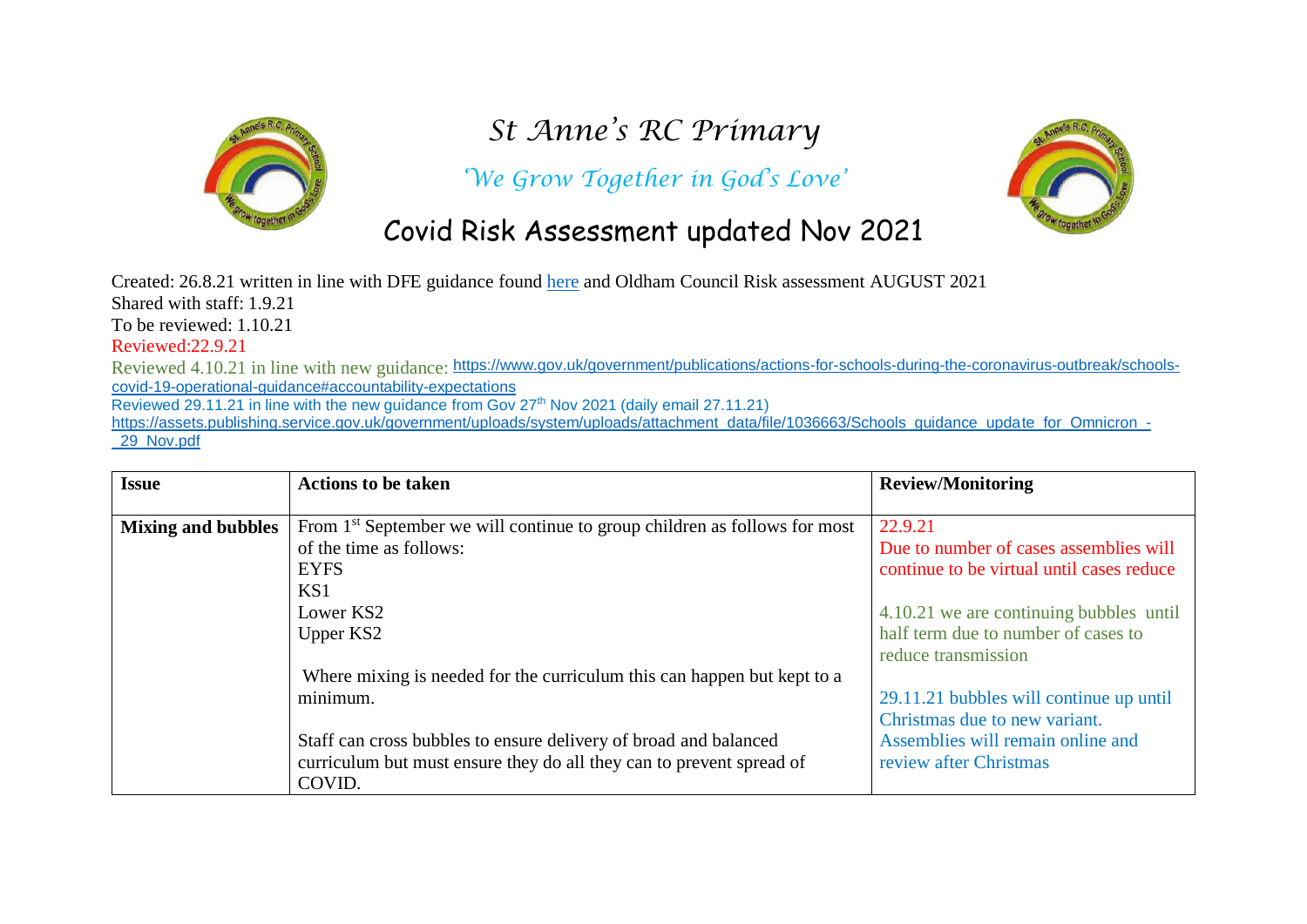| Break and lunch as follows until end of September when this will be<br>reviewed |  |
|---------------------------------------------------------------------------------|--|
| Assemblies can take place face to face but in 'bubbles' or on google meet.      |  |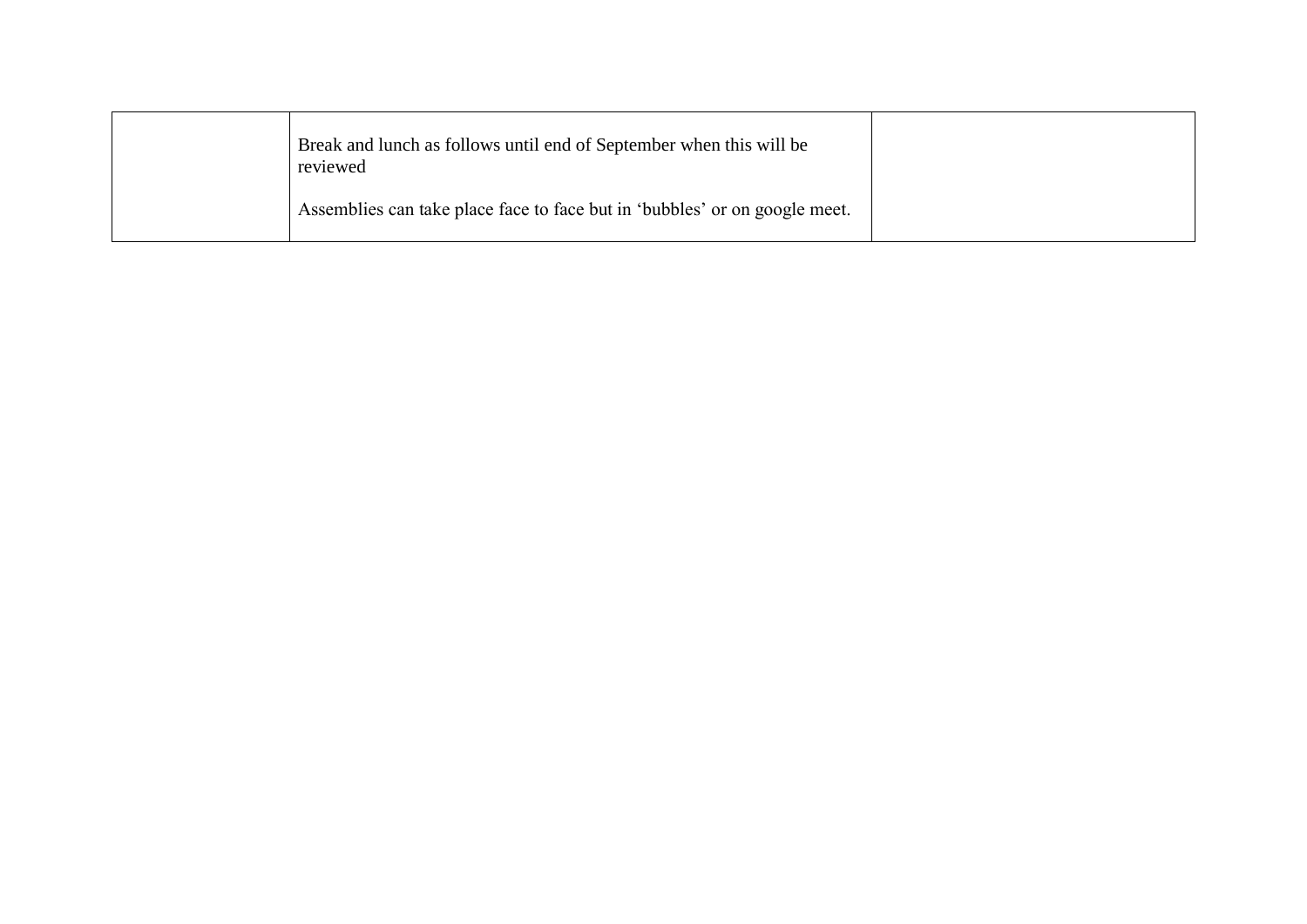|                         |                                                                                                                                     |                                                  | Class<br><b>Nursery</b> | <b>Morning</b><br>Playtime<br>N/A | <b>Middays</b><br>Miss Booth<br>Miss Whittaker |                                                                                    |
|-------------------------|-------------------------------------------------------------------------------------------------------------------------------------|--------------------------------------------------|-------------------------|-----------------------------------|------------------------------------------------|------------------------------------------------------------------------------------|
|                         | <b>Bubble 1</b>                                                                                                                     | All children<br>arrive at school                 | Reception               | N/A                               | Babela M-W<br>Mrs Nolan                        |                                                                                    |
|                         | <b>Bubble 2</b>                                                                                                                     | between<br>8.45am and<br>9am to the<br>classroom | Year 1                  | $10.30 - 10.45$                   | Michelle<br>Nicola                             |                                                                                    |
|                         |                                                                                                                                     | doors.<br>Register close                         | Year 2                  |                                   | Mrs McGrady                                    |                                                                                    |
|                         | <b>Bubble 3</b>                                                                                                                     | at 9.05                                          | Year 3                  | $10.15 - 10.30$                   | Estelle<br>Rahela (T/F)                        |                                                                                    |
|                         |                                                                                                                                     |                                                  | Year 4                  |                                   | Estelle                                        |                                                                                    |
|                         | <b>Bubble 4</b>                                                                                                                     |                                                  | Year 5                  | $10.45 - 11.00$                   | Lisa                                           |                                                                                    |
|                         |                                                                                                                                     |                                                  | Year 6                  |                                   | Adele                                          |                                                                                    |
| Pick up and drop<br>off | We will continue to have one-way system around school.<br>Enter at front gates near office and leave via the Nursery building gate. | The gate to Balfour street will be closed.       |                         |                                   |                                                | 4.10.21 this to continue<br>29.11.21 staggered pick up and drop off<br>to continue |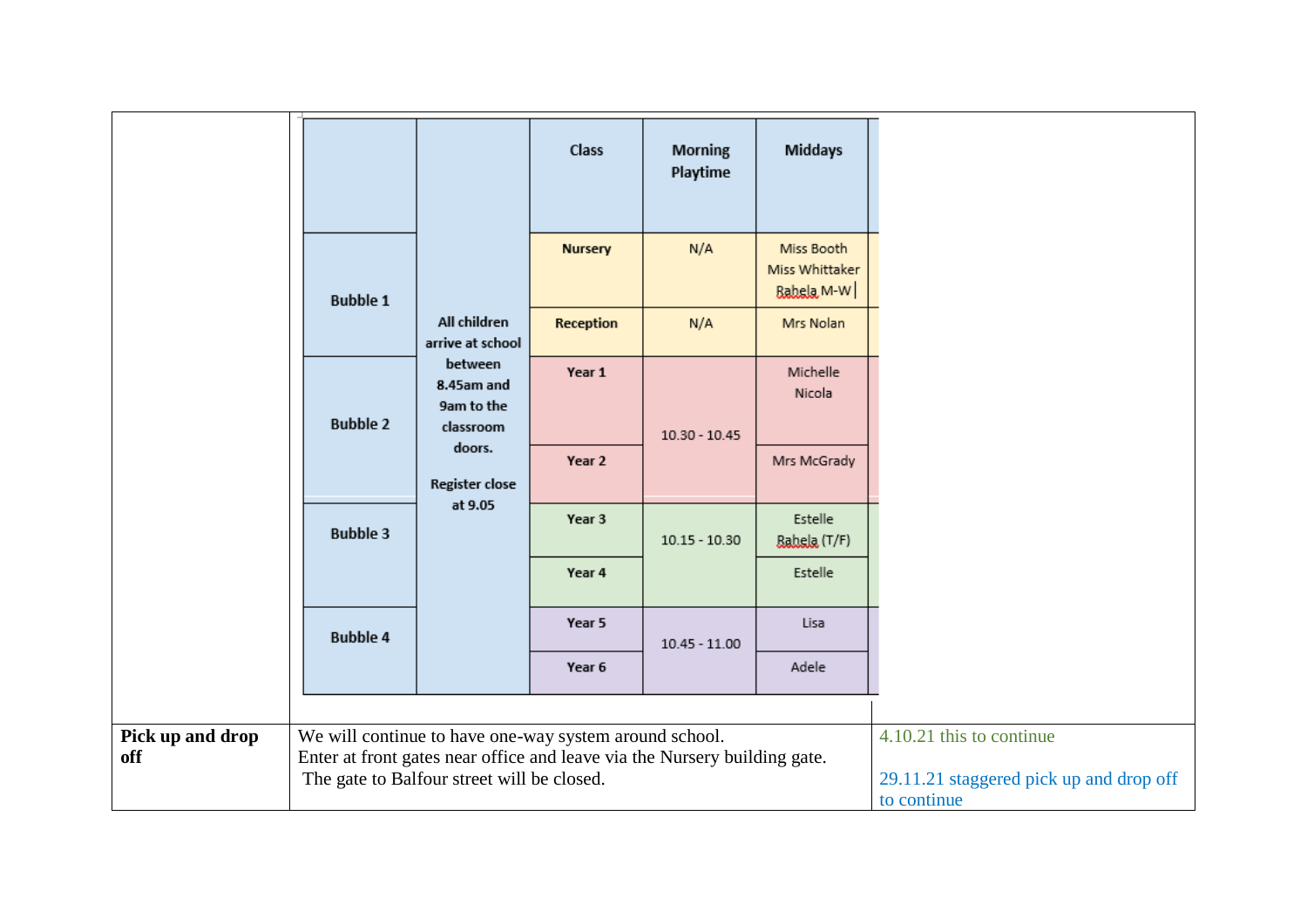|                       | Parents can drop off from 8.50-9.00 through classroom doors.                                                                                    |                                                                                    |
|-----------------------|-------------------------------------------------------------------------------------------------------------------------------------------------|------------------------------------------------------------------------------------|
|                       | Registers close at 9.05.                                                                                                                        |                                                                                    |
|                       | Parents can collect from 3.00-3.10pm.                                                                                                           |                                                                                    |
|                       | All children exit through their doors as usual apart from year 4 who will                                                                       |                                                                                    |
|                       | exit on KS2 door to break up traffic outside KS2 classrooms                                                                                     |                                                                                    |
| <b>Close contacts</b> | Close contacts will now be identified via NHS Test and Trace and                                                                                | 22.9.21                                                                            |
|                       | education settings will no longer be expected to undertake contact tracing                                                                      | <b>Update from Tony Shepherd Oldham</b>                                            |
|                       | Contacts from a school setting will only be traced by NHS Test and Trace                                                                        | LA<br>Dear School Leader,                                                          |
|                       | where the positive case and/or their parent specifically identifies the                                                                         |                                                                                    |
|                       | individual as being a close contact.                                                                                                            | We are writing to provide a brief update                                           |
|                       | This is likely to be a small number of individuals who would be most at<br>risk of contracting COVID-19 due to the nature of the close contact. | on two matters where some of your                                                  |
|                       |                                                                                                                                                 | colleagues have asked for clarity.                                                 |
|                       |                                                                                                                                                 |                                                                                    |
|                       |                                                                                                                                                 | Firstly, although there are 3 main                                                 |
|                       |                                                                                                                                                 | symptoms of COVID - 19, unfortunately,                                             |
|                       |                                                                                                                                                 | there is no definitive list of secondary<br>symptoms which some people             |
|                       |                                                                                                                                                 | experience. The advice given to schools                                            |
|                       |                                                                                                                                                 | is that if there is a change in how a                                              |
|                       |                                                                                                                                                 | person is feeling, or if they feel generally                                       |
|                       |                                                                                                                                                 | unwell, then taking a PCR test is                                                  |
|                       |                                                                                                                                                 | advisable. There is no requirement for                                             |
|                       |                                                                                                                                                 | these people to stay away from the                                                 |
|                       |                                                                                                                                                 | setting whilst they wait for the test result<br>unless they are not well enough to |
|                       |                                                                                                                                                 | attend, or it isn't advisable for them to                                          |
|                       |                                                                                                                                                 | attend e.g they have diarrhoea.                                                    |
|                       |                                                                                                                                                 |                                                                                    |
|                       |                                                                                                                                                 | Secondly, the new online case                                                      |
|                       |                                                                                                                                                 | notification form is now available for you                                         |
|                       |                                                                                                                                                 | to use to inform Oldham Public Health of                                           |
|                       |                                                                                                                                                 | cases within your setting. This is                                                 |
|                       |                                                                                                                                                 | accessed by following the                                                          |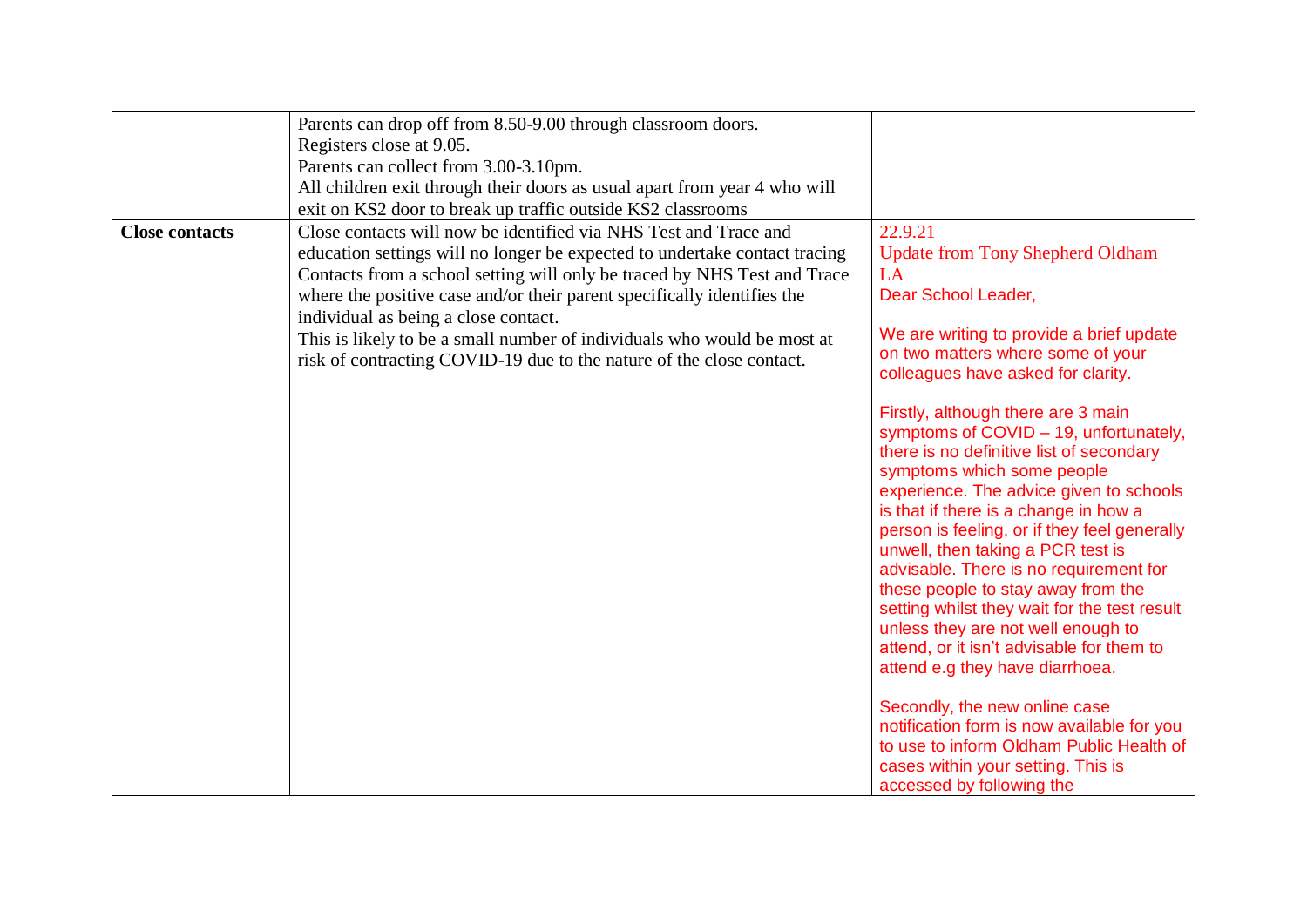|  | link:https://forms.office.com/r/akv5y7YZ<br>FF.<br>Notifying Oldham Public Health of cases<br>in this way will ensure we have the<br>correct information in order to track<br>cases and support settings. In particular,<br>this will allow us to identify outbreaks<br>quickly and break the transmission of<br>COVID-19 in settings. This form is<br>easier to use than the old one as we are<br>not asking for as much information and<br>you can submit up to 5 case at a time. |
|--|-------------------------------------------------------------------------------------------------------------------------------------------------------------------------------------------------------------------------------------------------------------------------------------------------------------------------------------------------------------------------------------------------------------------------------------------------------------------------------------|
|  | 29.11.21 The current guidance on<br>contact tracing and isolation remains in<br>place. In addition to these, any suspected<br>or confirmed close contacts of the<br>Omicron variant will be asked to isolate<br>for 10 days regardless of vaccination<br>status or age. You will be contacted<br>directly and told to isolate.                                                                                                                                                      |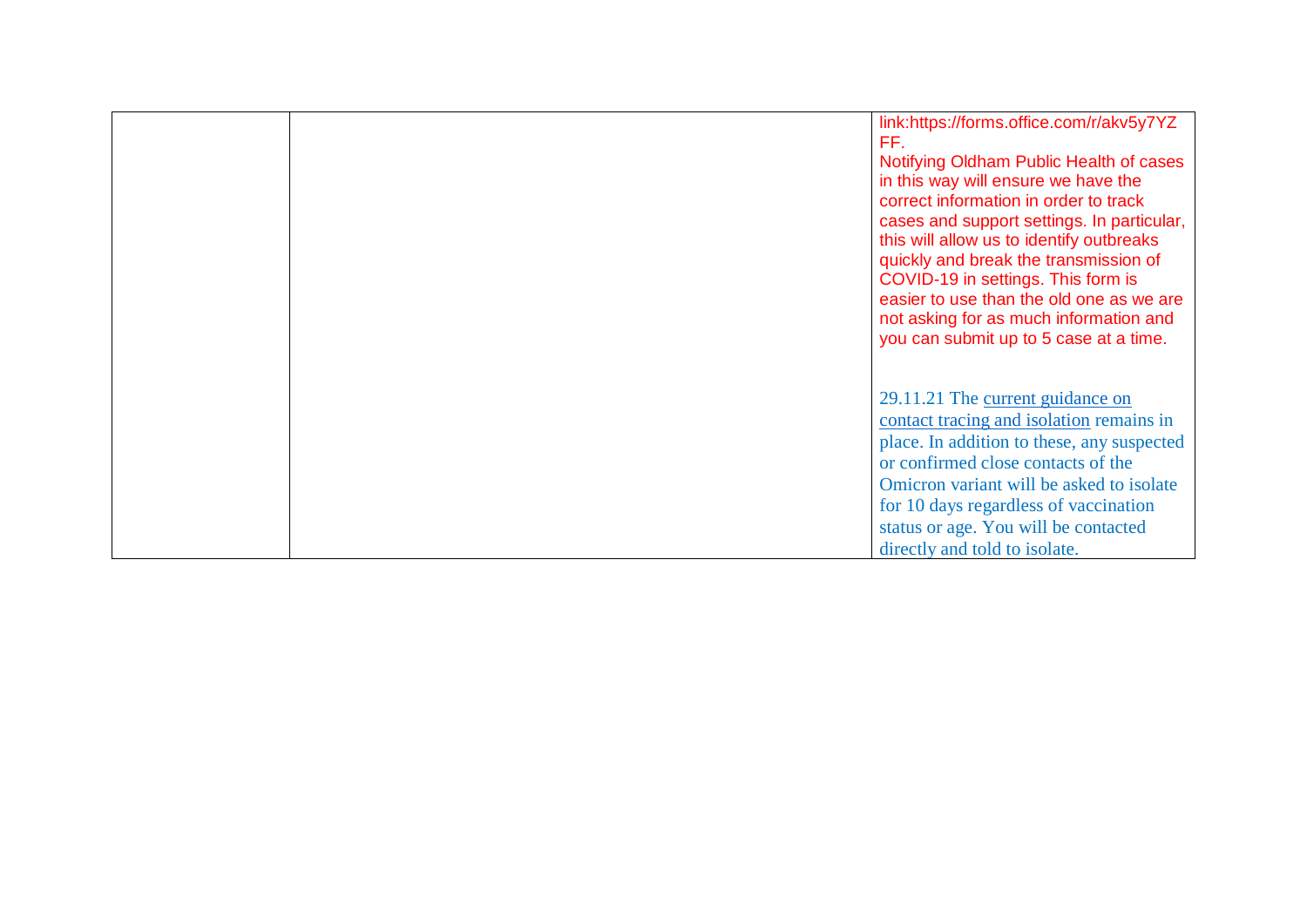| <b>Self</b> isolation                           | Individuals are not required to self-isolate if they live in the same<br>household as someone with COVID-19, or are a close contact of someone<br>with COVID-19, and any of the following apply:<br>they are fully vaccinated<br>they are below the age of 18 years and 6 months<br>they have taken part in or are currently part of an approved<br>COVID-19 vaccine trial<br>they are not able to get vaccinated for medical reasons<br>Instead, they will be contacted by NHS Test and Trace, informed they have<br>been in close contact with a positive case and advised to take a PCR test.<br>Staff who do not need to isolate, and children and young people aged under<br>18 years 6 months who usually attend school, and have been identified as a<br>close contact, should continue to attend school as normal.                                                                                                       | 29.11.21 The current guidance on<br>contact tracing and isolation remains in<br>place. In addition to these, any suspected<br>or confirmed close contacts of the<br>Omicron variant will be asked to isolate<br>for 10 days regardless of vaccination<br>status or age. You will be contacted<br>directly and told to isolate.                                                                                                                                                                        |
|-------------------------------------------------|----------------------------------------------------------------------------------------------------------------------------------------------------------------------------------------------------------------------------------------------------------------------------------------------------------------------------------------------------------------------------------------------------------------------------------------------------------------------------------------------------------------------------------------------------------------------------------------------------------------------------------------------------------------------------------------------------------------------------------------------------------------------------------------------------------------------------------------------------------------------------------------------------------------------------------|-------------------------------------------------------------------------------------------------------------------------------------------------------------------------------------------------------------------------------------------------------------------------------------------------------------------------------------------------------------------------------------------------------------------------------------------------------------------------------------------------------|
| <b>Non Vaccinated</b><br>staff (NVS)<br>22.9.21 | Oldham LA has advised that non-vaccinated staff should self-isolate if<br>have been in close contact to a positive case. At St Anne's we will ensure<br>that non vaccinated staff are protected by the following:<br>1. NVS should keep to their class bubbles and not cross over bubbles<br>2. It is advised that NVS avoid the staff room at breaks and dinners to<br>avoid mixing with other staff<br>3. NVS should not attend whole school assemblies/training if they<br>cannot socially distance- they should access via zoom or google<br>4. NVS should continue to do LTF twice weekly as well as other<br>member of staff they are in close contact with<br>5. It is advised that those working closely with NVS they also test<br>atleast x2 per week<br>6. NVS should avoid face to face parent meetings- instead use<br>zoom/google<br>7. NVS should limit contact with vulnerable staff in school where<br>possible | <b>Work expectations for NVS.</b><br>Currently, staff that are unvaccinated<br>and have to self-isolate will do so on full<br>pay.<br>Currently, self-isolation does not affect<br>attendance.<br>Non Vaccinated staff are not covered<br>through supply cover scheme, so where<br>possible cover should be in house.<br>Non Vaccinated staff who are self-<br>isolating are still expected to work from<br>home. Work may be given by<br>SLT/Phase leaders and may include, but<br>not inclusive of: |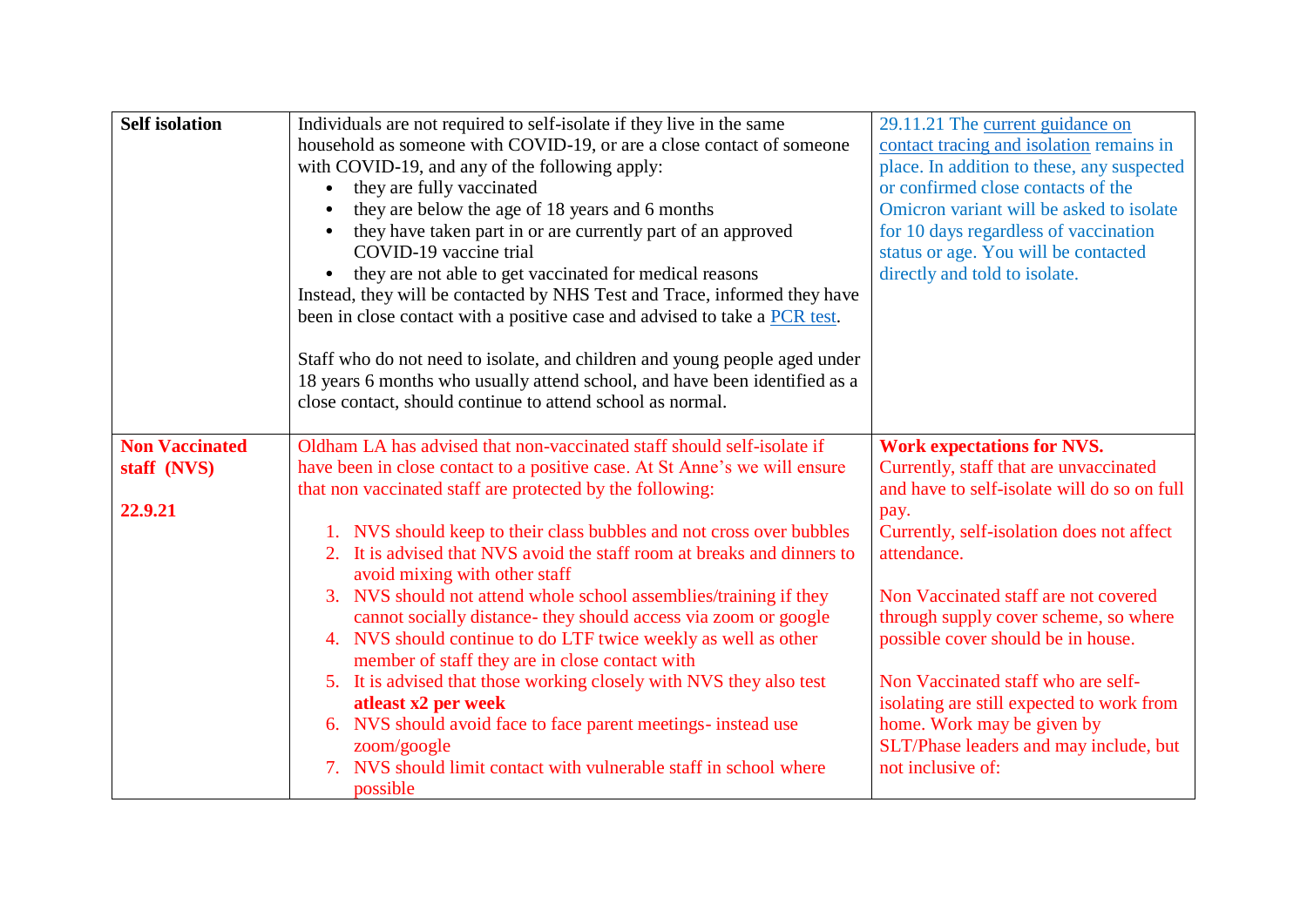|  | 8. NVS should wear masks in communal areas to protect themselves<br>and others.<br>9. SLT should listen to any concerns regarding vaccination and direct<br>NVS to seek advice from medical professional | Online google meet booster<br>session with children (a school<br>laptop will be given if staff do<br>not have access to laptop)<br>NVS still expected to join<br>meetings, briefings, training via<br>google or zoom<br>NVS should be contactable<br>during their working hours<br>NVS may be given specific jobs,<br>which may differ to their usual<br>role, to enable these to be<br>completed at home.<br>29.11.21 Non vaccinated staff: Vaccines<br>are our best defence against COVID-19.<br>They help protect young people and<br>adults, and benefit those around them.<br>Vaccination makes people less likely to<br>catch the virus and less likely to pass it<br>on.<br>To book a vaccination, please<br>visit: Book or manage a coronavirus<br>$(COVID-19)$ vaccination – NHS<br>(www.nhs.uk). Non Vaccinated staff to<br>continue to follow guidance of social<br>distancing and limiting contact with<br>others. |
|--|----------------------------------------------------------------------------------------------------------------------------------------------------------------------------------------------------------|--------------------------------------------------------------------------------------------------------------------------------------------------------------------------------------------------------------------------------------------------------------------------------------------------------------------------------------------------------------------------------------------------------------------------------------------------------------------------------------------------------------------------------------------------------------------------------------------------------------------------------------------------------------------------------------------------------------------------------------------------------------------------------------------------------------------------------------------------------------------------------------------------------------------------------|
|--|----------------------------------------------------------------------------------------------------------------------------------------------------------------------------------------------------------|--------------------------------------------------------------------------------------------------------------------------------------------------------------------------------------------------------------------------------------------------------------------------------------------------------------------------------------------------------------------------------------------------------------------------------------------------------------------------------------------------------------------------------------------------------------------------------------------------------------------------------------------------------------------------------------------------------------------------------------------------------------------------------------------------------------------------------------------------------------------------------------------------------------------------------|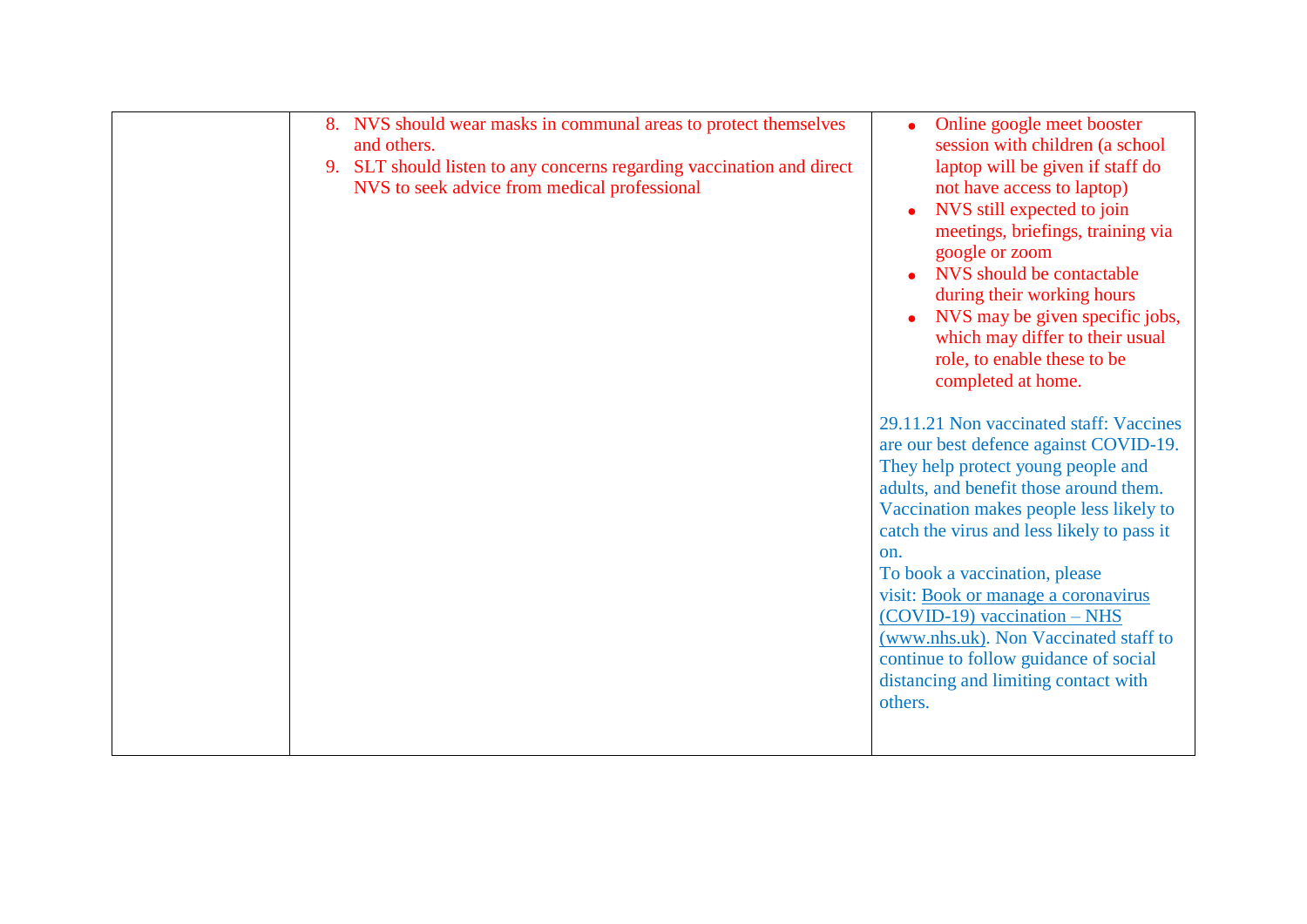| <b>Face coverings</b> | If staff feel comfortable wearing face mask that is their discretion.        | 4.10.21 recommended for NVS             |
|-----------------------|------------------------------------------------------------------------------|-----------------------------------------|
|                       | If there is an outbreak, face covering maybe reintroduced in communal        |                                         |
|                       | areas (see contingency plan)                                                 | 29.11.21 Face coverings should be worn  |
|                       | We will continue to promote parents to wear face coverings when entering     | in communal areas and on classroom      |
|                       | the school building and it is optional for staff to wear when , meeting with | doors by ALL staff and visitors.        |
|                       | parents/visitors.                                                            |                                         |
| <b>Prevention of</b>  | It is crucial we continue to promote good hygiene through frequent           | Review of cleaning hours 22.9.21 to     |
| spread                | handwashing and hand santiser provided in all rooms in school. Staff         | ensure adequate cleaning                |
|                       | should continue to build this into daily routines.                           |                                         |
|                       |                                                                              | 4.10.21 midday toilet cleaning          |
|                       | Windows and doors to be left open as much as possible.                       |                                         |
|                       |                                                                              | 29.11.21 all staff to be extra vigilant |
|                       | Regular cleaning of handles, light switches etc to continue.                 | when cleaning, Neil to ensure spray     |
|                       |                                                                              | bottles and wipes are in toilets are    |
|                       | Posters displayed throughout school to remind everyone of public health      | communal areas. Staff responsible to    |
|                       | advice - including not to touch face (eyes, mouth, nose) with hands that are | cleaning areas after use.               |
|                       | not clean.                                                                   |                                         |
|                       |                                                                              |                                         |
|                       | Sinks and toilets regularly sanitised and bins for tissues are emptied       |                                         |
|                       | throughout the day.                                                          |                                         |
|                       |                                                                              |                                         |
|                       | All staff to be responsible for cleaning down equipment, tables, areas that  |                                         |
|                       | they use.                                                                    |                                         |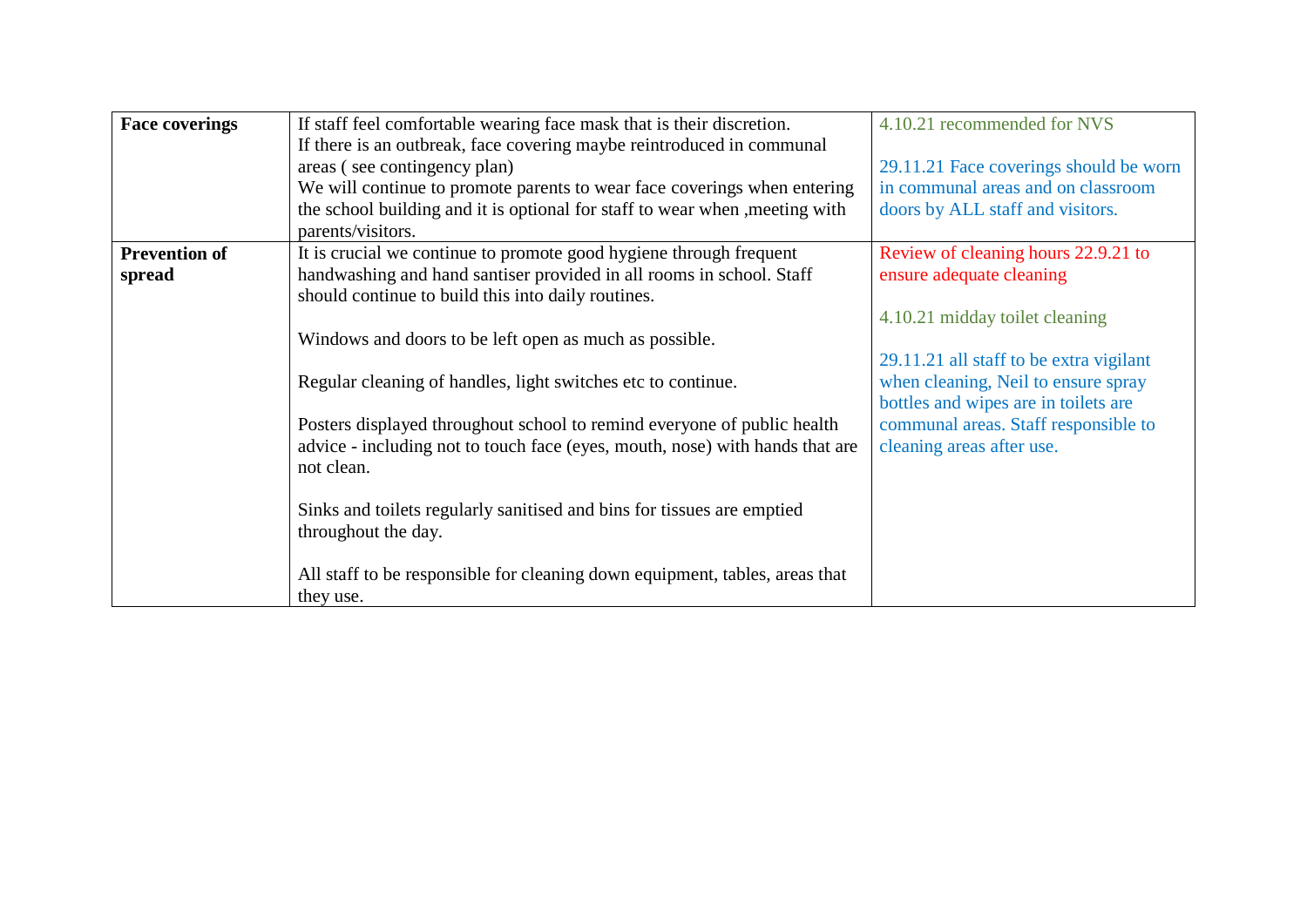| <b>Positive cases</b> | If any staff member or pupil present symptoms they MUST NOT come              | $(4.10.21)$ Currently 10 children, 3 staff) |
|-----------------------|-------------------------------------------------------------------------------|---------------------------------------------|
|                       | into school and book a PCR test even if you have had one or more              |                                             |
|                       | vaccines.                                                                     | 2 NVS                                       |
|                       |                                                                               | 1 Staff member x2 periods of 10 day         |
|                       | From 16 <sup>th</sup> August family household do not need to self isolate if: | isolation                                   |
|                       | they are fully vaccinated                                                     |                                             |
|                       | they are below the age of 18 years and 6 months                               | 1 staff member extended 10 day              |
|                       | they have taken part in or are currently part of an approved                  | isolation                                   |
|                       | COVID-19 vaccine trial                                                        |                                             |
|                       | they are not able to get vaccinated for medical reasons<br>$\bullet$          | 29.11.21 Julie to inform staff if child is  |
|                       | However the person with confirmed case does.                                  | positive so home learning can be set.       |
|                       | They must self isolate until the test results come back.                      | AW/BJ to report to Oldham Covid             |
|                       | If positive you must self isolate for 10 days (track and trace will advise)   | Notification if positive case either child  |
|                       |                                                                               | or staff. Warn and inform letter to be      |
|                       | If you are isolating because of a positive test result but did not have any   | sent out.                                   |
|                       | symptoms, and you develop COVID-19 symptoms within your isolation             |                                             |
|                       | period, start a new 10 day isolation period by counting 10 full days from     |                                             |
|                       |                                                                               |                                             |
|                       | the day following your symptom onset.                                         |                                             |
|                       | If you develop COVID-19 symptoms at any point after ending your first         |                                             |
|                       | period of isolation you and your household should follow the steps in this    |                                             |
|                       | guidance again.                                                               |                                             |
|                       |                                                                               |                                             |
|                       |                                                                               |                                             |
|                       | If a pupil is awaiting collection, they should be left in a room on their own |                                             |
|                       | (meeting room) if possible and safe to do so. A window should be opened       |                                             |
|                       | for fresh air ventilation if possible. They will use a separate bathroom      |                                             |
|                       | (disabled toilet). This bathroom and meeting room will be cleaned and         |                                             |
|                       | disinfected with standard cleaning products before being used by anyone       |                                             |
|                       | else. Appropriate PPE should also be used if close contact is necessary.      |                                             |
|                       | Parents advised to avoid public transport where possible                      |                                             |
|                       | If a member of staff has helped someone with symptoms, they do not need       |                                             |
|                       | to go home unless they develop symptoms themselves (and in which case,        |                                             |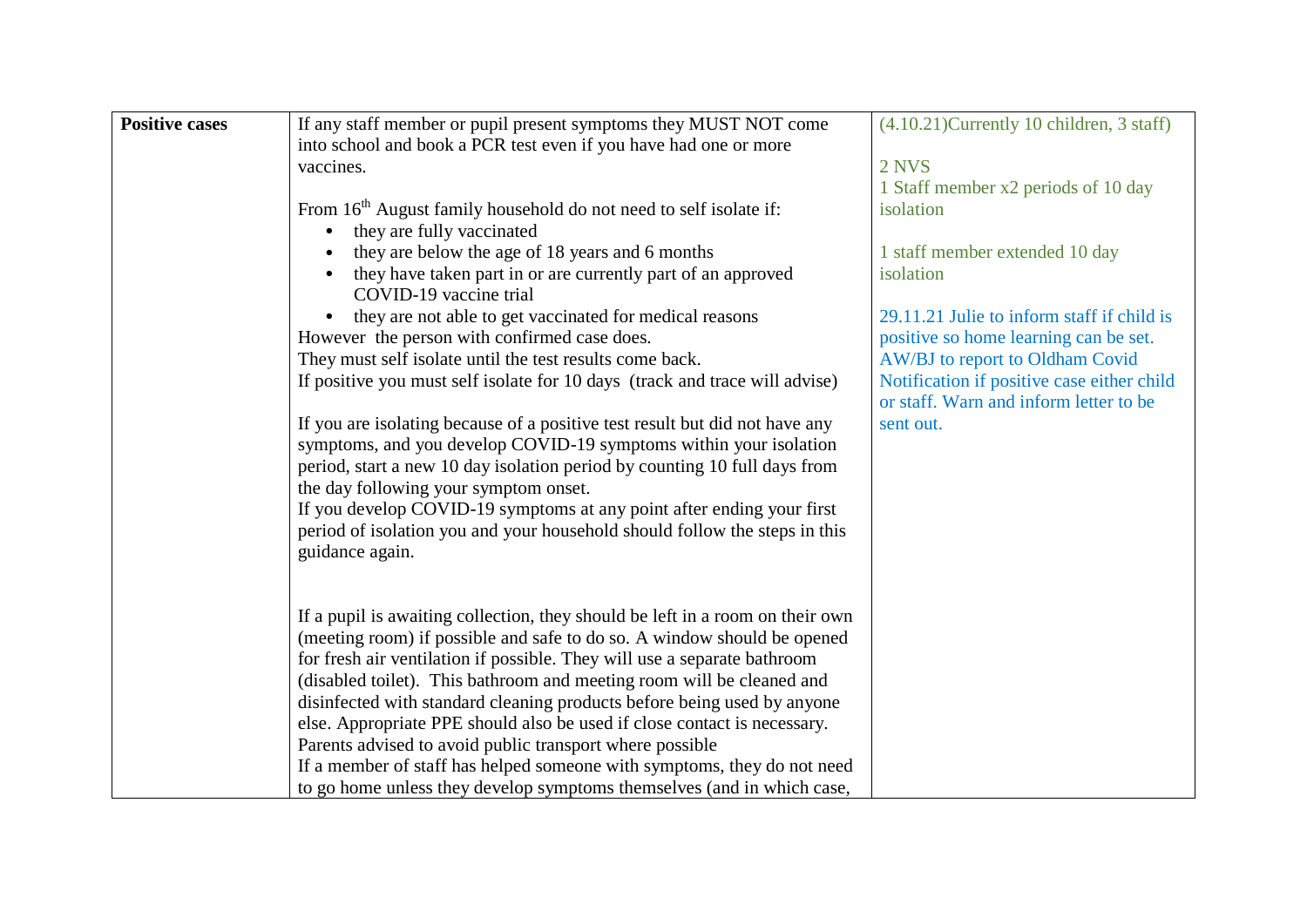|                                   | a test will take place) or the child subsequently tests positive and the staff<br>member is contacted by test and trace. Member of staff will wash their<br>hands thoroughly for 20 seconds after any contact with someone who is<br>unwell. Cleaning the affected area with normal household disinfectant after<br>someone with symptoms has left will reduce the risk of passing the<br>infection on to other people.<br>Where a child, young person or staff member tests positive, school to send<br>'warn and inform' letter to possible close contacts (see Covid Contingency<br>plan) |                                                                                                                                                         |
|-----------------------------------|----------------------------------------------------------------------------------------------------------------------------------------------------------------------------------------------------------------------------------------------------------------------------------------------------------------------------------------------------------------------------------------------------------------------------------------------------------------------------------------------------------------------------------------------------------------------------------------------|---------------------------------------------------------------------------------------------------------------------------------------------------------|
| <b>Negative cases</b>             | If staff or pupil test negative on PCR and they have no symptoms they can<br>return to school.<br>If your PCR test result is negative but you still have symptoms, you may<br>have another viral illness such as a cold, flu or a stomach bug. You should<br>stay at home until you feel well and for at least 2 more days if you have<br>had diarrhoea or vomiting.                                                                                                                                                                                                                         |                                                                                                                                                         |
| <b>Testing after</b><br>isolation | Anyone who has previously received a positive COVID-19 PCR test result<br>should not be re-tested within 90 days of that test, unless they develop any<br>new symptoms of COVID-19.<br>If, however, you do have an LFD antigen test within 90 days of a previous<br>positive COVID-19 PCR test, for example as part of a workplace or<br>community testing programme, and the result of this test is positive, you<br>and your household should self-isolate                                                                                                                                 |                                                                                                                                                         |
| <b>Asymptomatic</b><br>testing    | Staff should continue to test x2 weekly on Lateral Flow test until the end of<br>September when this will be reviewed.                                                                                                                                                                                                                                                                                                                                                                                                                                                                       | 22.9.21<br>All staff to test on Sunday/Monday<br>morning and Wednesday am or pm.<br>They should send a picture to the<br>whatsapp group showing results |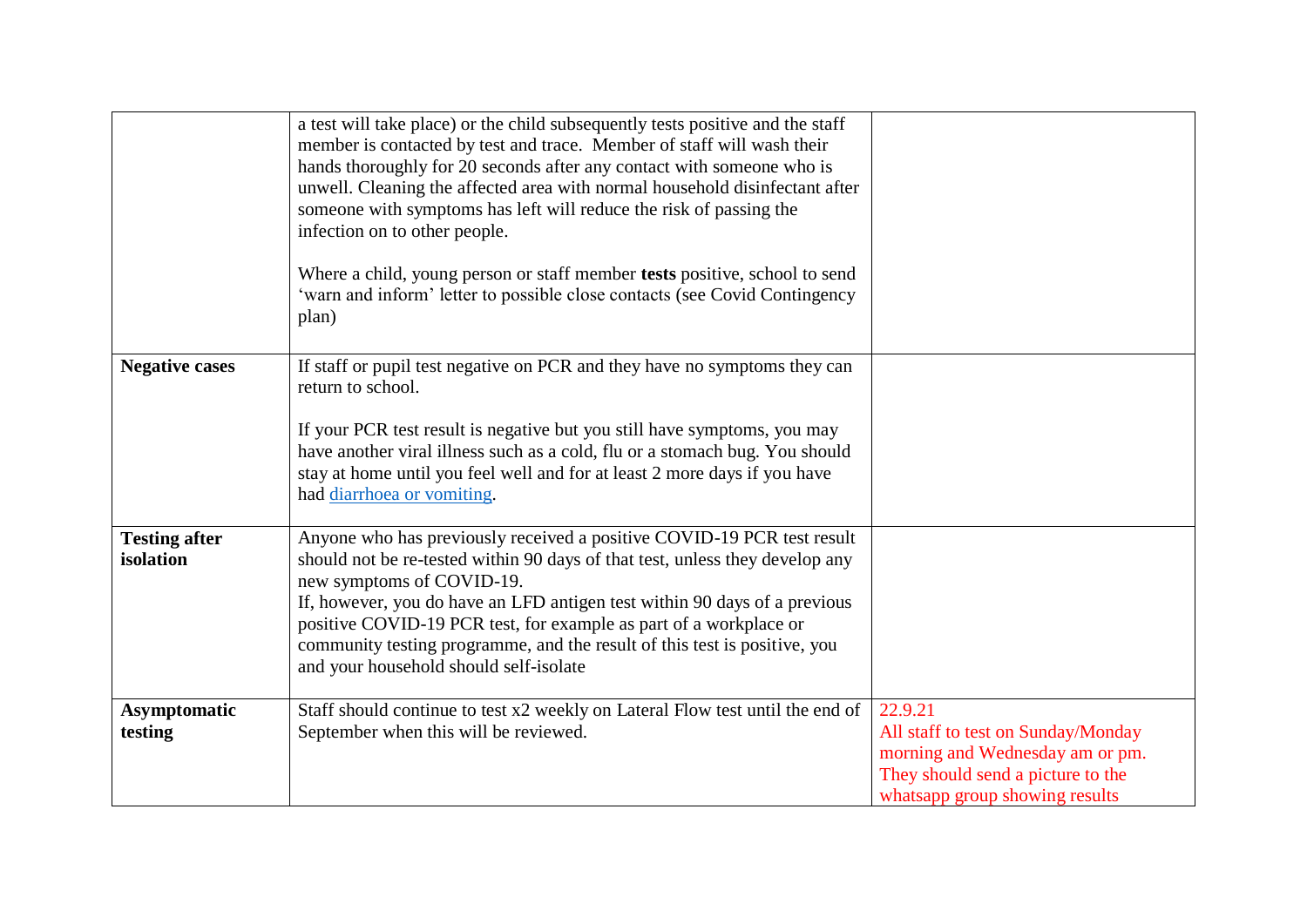|                                                           |                                                                                                                                                                                                                                                                                                                                                                                                                                                                                                                            | 4.10.21 Asymptomatic testing DFE<br>Guidance 27 <sup>th</sup> Sept<br>Testing remains important in reducing the<br>risk of transmission of infection within<br>schools. That is why, whilst some<br>measures are relaxed, others will remain,<br>and if necessary, in response to the latest<br>epidemiological data, we all need to be<br>prepared to step measures up or down in<br>future depending on local circumstances.<br><b>Staff and secondary school pupils should</b><br>continue to test twice weekly at home,<br>with lateral flow device (LFD) test kits, 3 to<br>4 days apart. Testing remains voluntary<br>but is strongly encouraged.<br>29.11.21 Staff to continue to do LTF test |
|-----------------------------------------------------------|----------------------------------------------------------------------------------------------------------------------------------------------------------------------------------------------------------------------------------------------------------------------------------------------------------------------------------------------------------------------------------------------------------------------------------------------------------------------------------------------------------------------------|------------------------------------------------------------------------------------------------------------------------------------------------------------------------------------------------------------------------------------------------------------------------------------------------------------------------------------------------------------------------------------------------------------------------------------------------------------------------------------------------------------------------------------------------------------------------------------------------------------------------------------------------------------------------------------------------------|
|                                                           |                                                                                                                                                                                                                                                                                                                                                                                                                                                                                                                            | twice a week and post in whatsapp group                                                                                                                                                                                                                                                                                                                                                                                                                                                                                                                                                                                                                                                              |
| <b>Clinically</b><br>vulnerable<br>including<br>pregnancy | Extra consideration given to people at higher risk and to workers facing<br>mental and physical health difficulties. Those who are clinically extremely<br>vulnerable are no longer advised to shield however school will continue to<br>support these workers by discussing with them their individual needs and<br>supporting them in taking any additional precautions advised by their<br>clinicians.<br>All clinically extremely vulnerable (CEV) children and young people<br>should attend their education setting. | 4.10.21 x2 staff member risk assessment<br>review wc 11.10.21- see sep risk<br>assessment<br>29.11.21 Clinically vulnerable and<br>pregnancy: 1 member of staff self<br>isolating at home due to guidance on 28<br>weeks pregnant and covid.                                                                                                                                                                                                                                                                                                                                                                                                                                                         |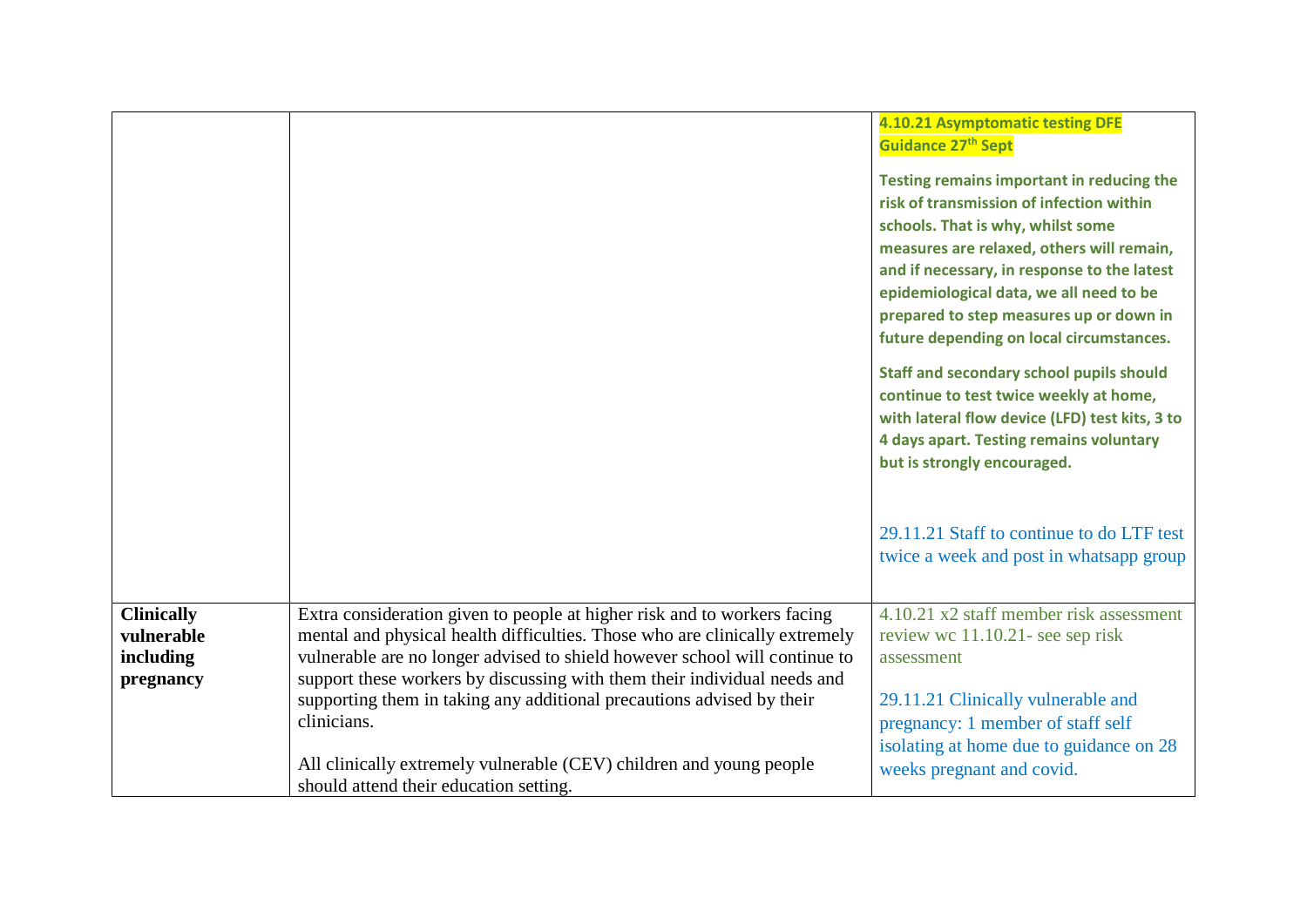|                                 | Those who are CEV should continue to practice social distancing as much<br>as possible and continue to take necessary precautions<br>Separate risk assessment should be carried out for individuals who are<br>CEV and concerns dicussed with staff or parents of child                                                                                                                                                                | 1 staff member to follow risk<br>assessment-limit contact with other,<br>wear mask in communal areas, follow<br>social distancing                                                                                                                                                                                     |
|---------------------------------|----------------------------------------------------------------------------------------------------------------------------------------------------------------------------------------------------------------------------------------------------------------------------------------------------------------------------------------------------------------------------------------------------------------------------------------|-----------------------------------------------------------------------------------------------------------------------------------------------------------------------------------------------------------------------------------------------------------------------------------------------------------------------|
| <b>Mental health</b><br>support | Regular line manager communication and up-to-date staff communications<br>to keep staff informed of procedures / changes etc.<br>Guidance available from Public Health England here - shared with all staff.<br>Bereavement policy in place and followed where applicable.<br>Access to Employee Assistance Programme and counselling on self-<br>referral basis.<br>Staff reassure children and young people on regular basis.        |                                                                                                                                                                                                                                                                                                                       |
| <b>Communication</b>            | See Covid contingency plan<br>Staff to be informed by whatsapp and notice board of positive cases<br>Parents to be informed by Warn and Inform letter and text<br>Governors to be informed by HT via email.<br>Weekly updated communicated via briefings<br>Open door policy for concerns<br>CEV individual risk assessments to be reviewed when new guidance or in<br>line with risk assessment<br>Contact: COVID.trace@oldham.gov.uk | PH Oldham to be informed by contact<br>form-<br>https://forms.office.com/r/akv5y7YZFF.<br>29.11.21 Julie to inform staff if child is<br>positive so home learning can be set.<br>AW/BJ to report to Oldham Covid<br>Notification if positive case either child<br>or staff. Warn and inform letter to be<br>sent out. |
| <b>Remote education</b>         | Any child who is self isolating must have access to home learning through<br>google classroom or via packs. Class teachers must organize this- see home<br>learning policy                                                                                                                                                                                                                                                             | 22.9.21 All children who are self<br>isolating must have access to google<br>classroom and CT to check if they have<br>been accessing work. In cases where                                                                                                                                                            |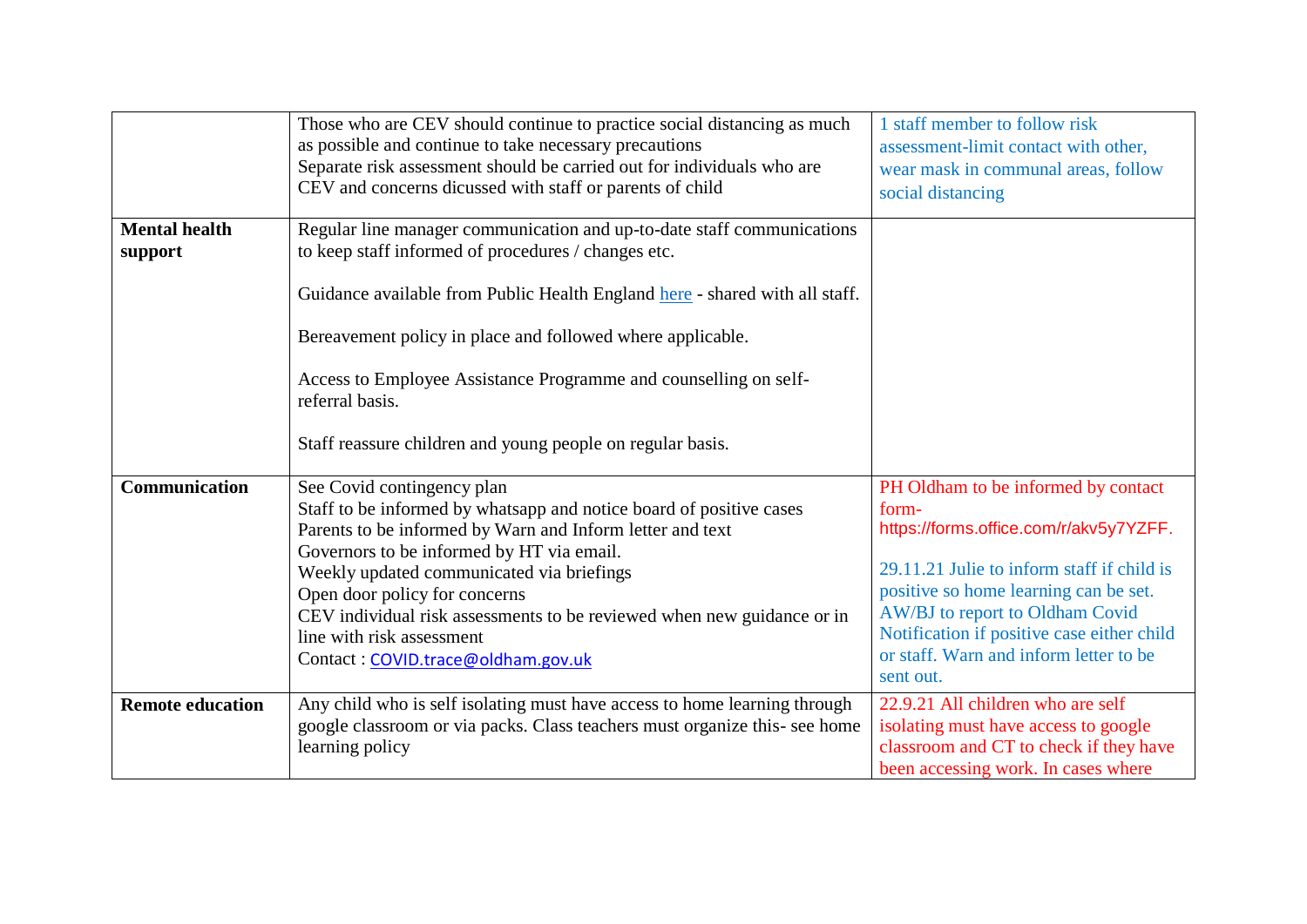|                             |                                                                                                                                                 | they are not, a phone call must be made<br>by SLT/ pastoral.<br>Julie/office will now communicate those<br>children who are self-isolating via<br>whatsapp so CT know who to set work<br>for.<br>29.11.21 Julie to inform staff if child is<br>positive so home learning can be set.<br>AW/BJ to report to Oldham Covid<br>Notification if positive case either child<br>or staff. Warn and inform letter to be<br>sent out. |
|-----------------------------|-------------------------------------------------------------------------------------------------------------------------------------------------|------------------------------------------------------------------------------------------------------------------------------------------------------------------------------------------------------------------------------------------------------------------------------------------------------------------------------------------------------------------------------------------------------------------------------|
| <b>FSM</b>                  | Children who are self isolating and receive FSM should continue to do so.                                                                       |                                                                                                                                                                                                                                                                                                                                                                                                                              |
|                             | A text will be sent for families to collect meals daily from the office.                                                                        |                                                                                                                                                                                                                                                                                                                                                                                                                              |
| <b>Educational visits</b>   |                                                                                                                                                 |                                                                                                                                                                                                                                                                                                                                                                                                                              |
|                             | School trips can continue but staff must complete risk assessment at least 2<br>weeks before and include covid contingency plan- see EVC policy |                                                                                                                                                                                                                                                                                                                                                                                                                              |
| <b>After school clubs</b>   | Can continue. For this half term they will continue to be in bubbles but this                                                                   | 29.11.21 after school clubs continue in                                                                                                                                                                                                                                                                                                                                                                                      |
|                             | will be reviewed end of September                                                                                                               | bubbles-review after Xmas                                                                                                                                                                                                                                                                                                                                                                                                    |
| <b>Visitors/contractors</b> | Contractors and visitors including Governors must complete COVID-19                                                                             | 29.11.21 all visitor to wear mask and do                                                                                                                                                                                                                                                                                                                                                                                     |
| to school                   | screening form before entering premises. Where form suggest risk of                                                                             | lateral flow test                                                                                                                                                                                                                                                                                                                                                                                                            |
|                             | infection, restrict access to building. A record of all visitors and contractors                                                                |                                                                                                                                                                                                                                                                                                                                                                                                                              |
|                             | to the building will be kept                                                                                                                    |                                                                                                                                                                                                                                                                                                                                                                                                                              |
|                             | Any visitors to the school asked to hand wash/hand sanitise on arrival and<br>at appropriate intervals                                          |                                                                                                                                                                                                                                                                                                                                                                                                                              |
|                             | Meeting with contractors and governors to be held electronically/socially<br>distanced where possible.                                          |                                                                                                                                                                                                                                                                                                                                                                                                                              |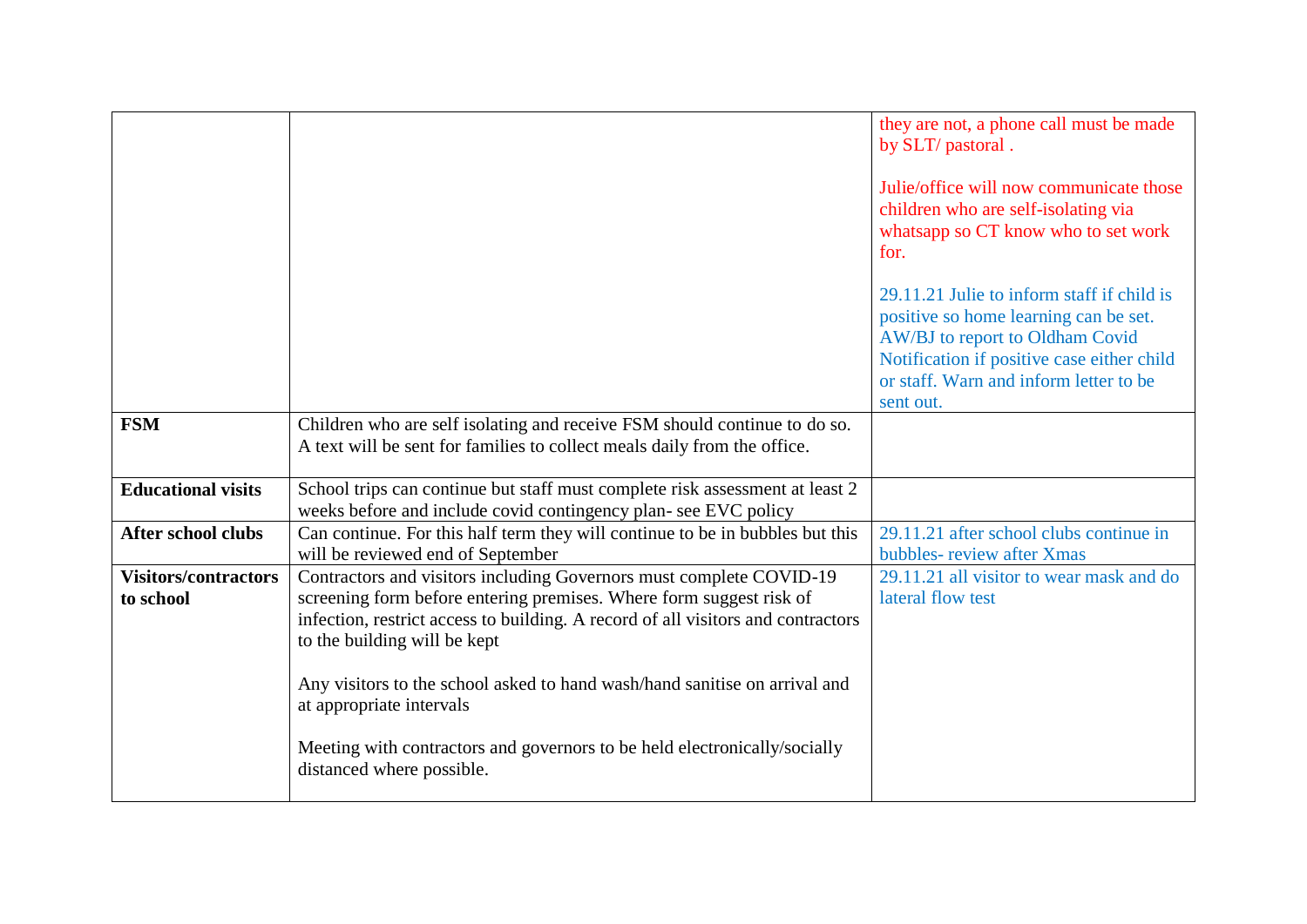| <b>Children code of</b><br>conduct | 1. I will continue to follow the one way system<br>2. I will not bring anything other than my PE Kit, packed lunch, bag,<br>homework diary and reading book from home<br>3. I will tell an adult if I feel unwell<br>4. Follow good respiratory hygiene: coughing and sneezing into elbow<br>or tissue (catch it-bin it-kill it); AND follow good hand hygiene –<br>use soap and water for 20 seconds/hand sanitiser throughout the<br>day;<br>5. Always wash my hands every time I come in off the yard, every<br>time I use the toilet, before I eat something.<br>6. Follow the Normal School Rules and behave well at all times to<br>maintain the safety of myself and others;<br>7. Follow these expectations and know | 8.  |
|------------------------------------|------------------------------------------------------------------------------------------------------------------------------------------------------------------------------------------------------------------------------------------------------------------------------------------------------------------------------------------------------------------------------------------------------------------------------------------------------------------------------------------------------------------------------------------------------------------------------------------------------------------------------------------------------------------------------------------------------------------------------|-----|
| <b>Staff code of</b><br>conduct    | Staff to have read the risk assessment and contingency plan and<br>1.<br>address any issues with SLT<br>Staff will play their part to maintain a clean and safe environment:<br>2.<br>including immediately disinfecting surfaces and chairs if they have<br>been touched by children; washing hands regularly and to teach<br>children to do the same.                                                                                                                                                                                                                                                                                                                                                                      | 12. |